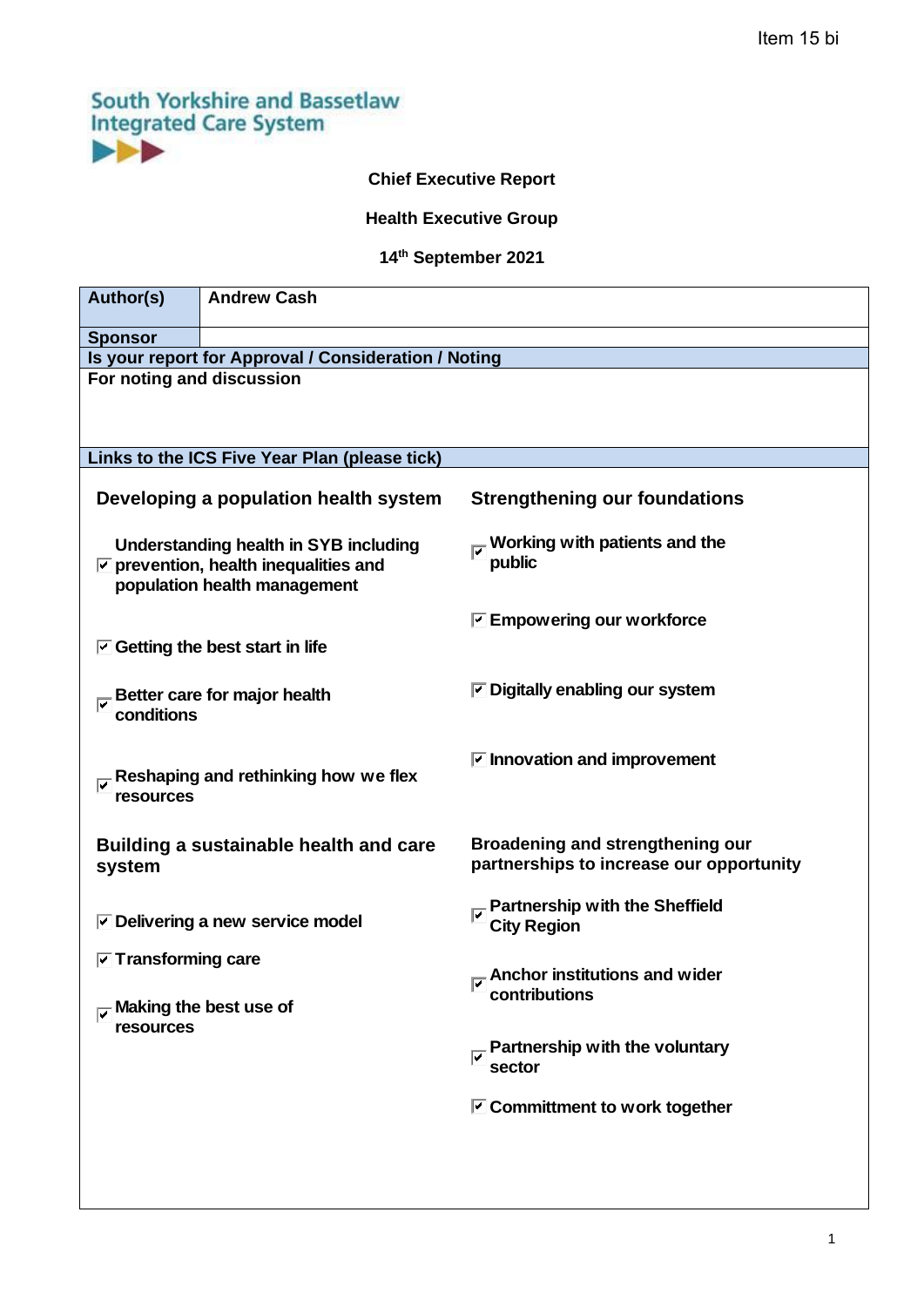| Where has the paper already been discussed?                                                                                                                                                                                                 |                               |  |  |
|---------------------------------------------------------------------------------------------------------------------------------------------------------------------------------------------------------------------------------------------|-------------------------------|--|--|
| Sub groups reporting to the HEG:                                                                                                                                                                                                            | System governance groups:     |  |  |
| □ Quality Group                                                                                                                                                                                                                             | □ Joint Committee CCGs        |  |  |
| Strategic Workforce Group                                                                                                                                                                                                                   | $\Box$ Acute Federation       |  |  |
| <b>Performance Group</b>                                                                                                                                                                                                                    | <b>Mental Health Alliance</b> |  |  |
| □ Place Partnership<br><b>Finance and Activity Group</b><br>□ Transformation and Delivery Group                                                                                                                                             |                               |  |  |
|                                                                                                                                                                                                                                             |                               |  |  |
| Are there any resource implications (including Financial, Staffing etc)?                                                                                                                                                                    |                               |  |  |
| N/A                                                                                                                                                                                                                                         |                               |  |  |
| <b>Summary of key issues</b>                                                                                                                                                                                                                |                               |  |  |
| This monthly paper from the System Lead of the South Yorkshire and Bassetlaw Integrated Care<br>System provides a summary update on the work of the South Yorkshire and Bassetlaw health and<br>care partners for the month of August 2021. |                               |  |  |
| <b>Recommendations</b>                                                                                                                                                                                                                      |                               |  |  |
| The SVR ICS Health Executive Crown (HEC) partners are asked to note the undate and Chief                                                                                                                                                    |                               |  |  |

The SYB ICS Health Executive Group (HEG) partners are asked to note the update and Chief Executives and Accountable Officers are asked to share the paper with their individual Boards, Governing Bodies and Committees.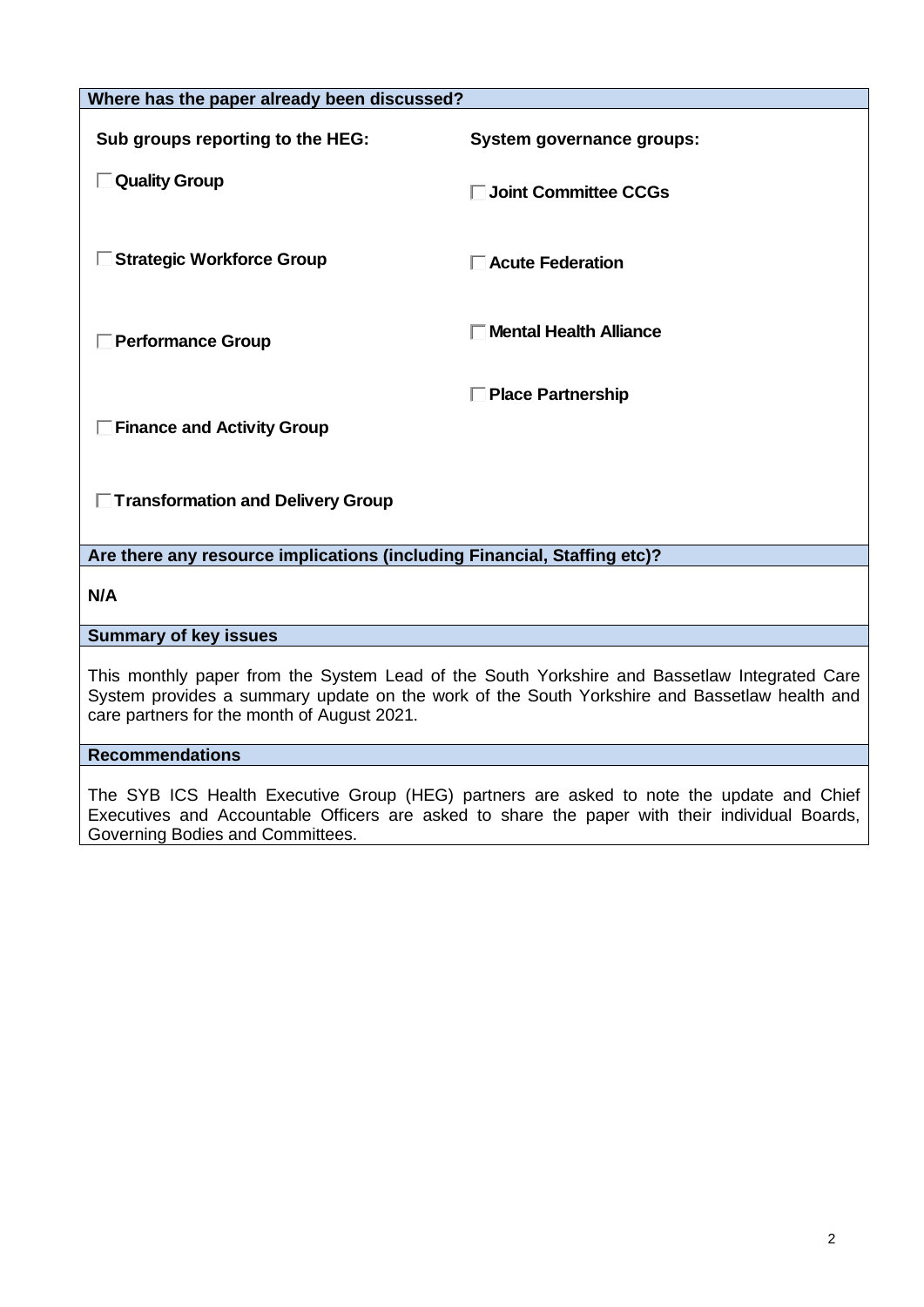#### **Chief Executive Report**

#### **SOUTH YORKSHIRE AND BASSETLAW INTEGRATED CARE SYSTEM**

#### **Health Executive Group**

## **14 th September 2021**

## **1. Purpose**

This paper from the South Yorkshire and Bassetlaw (SYB) Integrated Care System (ICS) System Lead provides an update on the work of the South Yorkshire and Bassetlaw health and care partners for the month of August 2021.

#### **2. Summary update for activity during August**

#### **2.1 Coronavirus (COVID-19): The South Yorkshire and Bassetlaw position**

Covid case rates in SYB remain at around 300-400 (per 100,000) which is due to increased levels of social mixing and large public events. There are also higher-than-expected rates among our vulnerable groups where case rates for the over-60's are at 250 per 100,000. This could translate into an increase in hospitalisations.

One of the main causes for concern among public health teams is that this appears to be a low figure and likely to rise in the coming weeks, especially now that schools have returned and subsequent Covid testing frequency will start to increase.

There also appears to be a natural slowing-down of vaccine uptake among our more vulnerable unvaccinated populations (over-50's) and the ongoing reluctance among those who remain unvaccinated, despite repeated offers, signalling uptake will not gather any further pace.

Our hospitals currently have 226 patients admitted for Covid-related illnesses (28 of those in intensive care beds) continue to find that the majority of their Covid patients are unvaccinated or have only had one vaccine dose (instead of two).

There are also preparations for a reassessment of workforce priorities if the Joint Committee on Vaccination and Immunisation (JCVI) changes its advice on eligible groups, especially in regards to 12-17 year-olds (currently only vaccinated in exceptional circumstances) and the proposed Covid vaccine booster campaign likely aimed at eligible cohorts identified as Clinically Extremely Vulnerable (not necessarily all).

These new vaccination commitments will have a knock-on effect on workforce demand, especially across our Primary Care Networks (PCNs), and so plans are being discussed on realigning workforce skills based on priority areas with the highest clinical need/capacity.

## **2.2 Regional update**

## 2.2.1 Leaders meeting

The North East and Yorkshire (NEY) Regional ICS Leaders meet weekly with the NHS England and Improvement Regional Director. During August, discussions focused on urgent and emergency care and winter resilience, planning and recovery, the ongoing Covid response and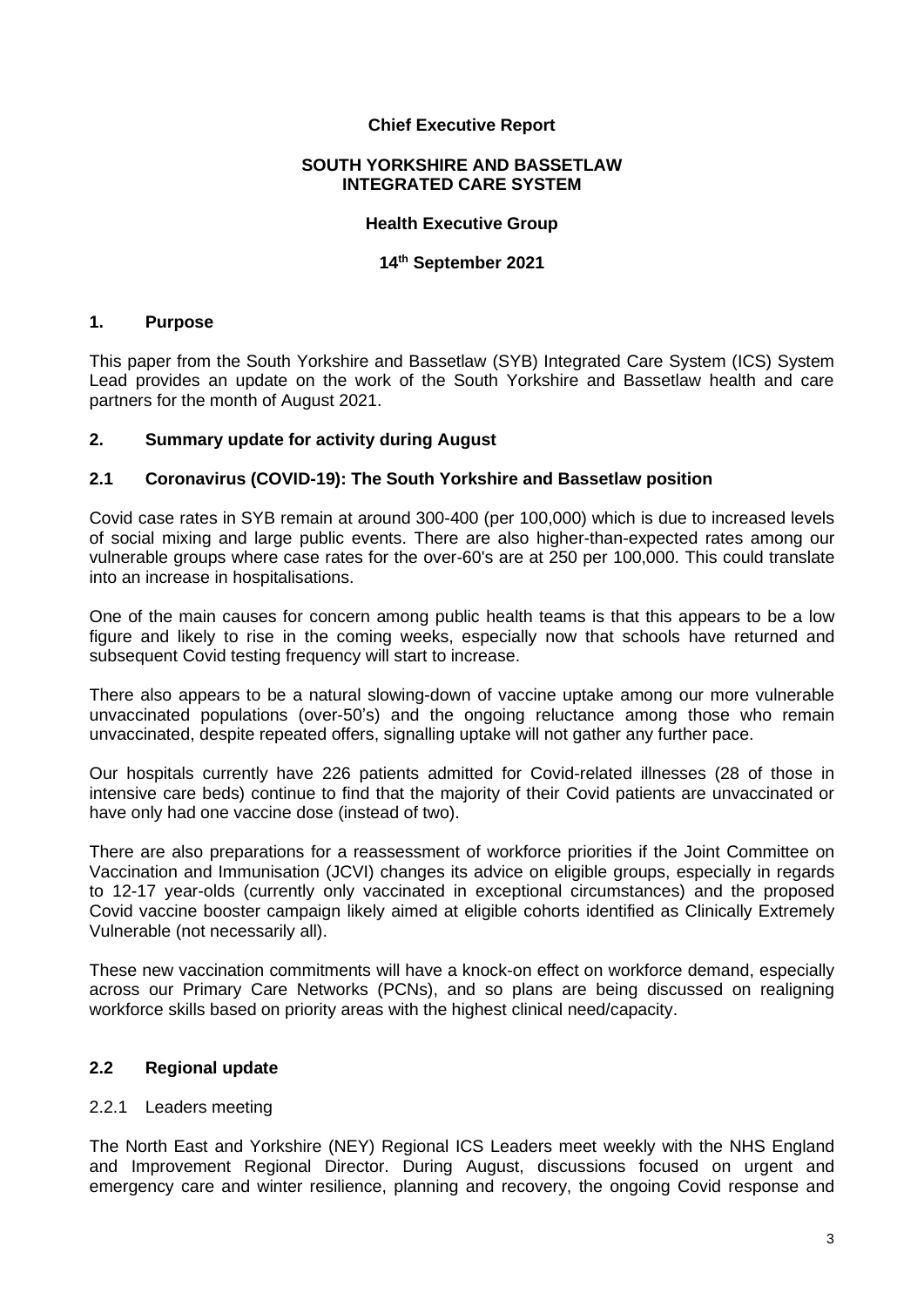vaccination programme and ICS development (including feedback from the NEY transition oversight group).

## **2.3 National update**

#### 2.3.1 Social Care reform

A new health and social care tax will be introduced across the UK to pay for reforms to the care sector and NHS funding in England.

This new funding aims to generate £36bn for frontline services over the next three years and support the NHS' commitments to address the waiting list backlog exacerbated by the Covid-19 pandemic.

The tax will begin as a 1.25% rise in National Insurance (NI) from April 2022 and is paid by both employers and workers.

It will become a separate tax on earned income from 2023 (calculated in the same way as NI and appearing on an employee's payslip), paid by all working adults, including older workers.

You can [find out more](https://www.gov.uk/government/news/record-36-billion-investment-to-reform-nhs-and-social-care) on the Government website.

2.3.2 Pride in the NHS Week and NHS Virtual Pride 2021 (#UnderTheRainbow)

The first ever national Pride in the NHS Week and NHS Virtual Pride finale will take place as an 'always-on' virtual festival.

Spanning 6<sup>th</sup>-10<sup>th</sup> September, this year's theme for 2021 is 'Elevate, Educate, Celebrate' to promote rest, relaxation and recovery for NHS colleagues from our LGBT+ communities.

The grand finale to Pride in the NHS Week will be the 'NHS Virtual Pride' returning for a second year on 10<sup>th</sup> September (4-6pm).

## **2.4 Integrated Care System update**

2.4.1 System Development Plans

The new HR Framework to support the transition to Integrated Care Boards (ICBs) has now been published alongside a range of other guidance which can be found on the NHS England and NHS Improvement (NHS E/I) website:

- (1) [Interim guidance on the functions and governance of the integrated care board](https://server.smartmailer.tractivity.co.uk/link.aspx?q=phQ/y+HcHd4tBjvC9pXC2pKyJGsb/EhL1Gvd06geSyzSOjr/49HPXU+92B4xkKjIzqR5LPxsXuKI+8a0yNYT6zyf6KZyG9V/NiNw8n37SRRwshjZ87fB2AYXvnz6p12Mg11Xcbxbkub/Aa6STemmFP9k7e+hyLVwvQfe+d6NHLXQKeGV1tc9E6iTIu4FjYYuUhip6cMJyK+Ma9RkPXTmjXzTeCd5wQ8mULQCJLWSSXAPab7qJNGCL6b1o+OpIY2vG+EDR9VB1A1mzN5VubxrkvqAQlSj/VPw2SnqO7CnRIBJbzr4pkhVoatoqkcaOaMGbeh7aoTlI5YQ1aGLSRf5jpqtFPYi/CRyv0FFM6AOhzs4lRm/t/sczFx3lelere7kzWxFutgWf8zFipFWAXvMw2Gzn7u1rg7LtN+P/B5njrO8oRqlZJJKR2odnvvMnv7coOeJkV3cdeiDULCq744F3D1rqcvh3tawSJ1ePg7eb4fJuJRnR9hCejSqQkPF9uRETazsvtckt/GbgxF4YWgf67kDVoOaqHLjJ3BvfU9P7FmOfDvKgWbT/FLkMGVBOcB4n3wMFWZlRzrqJRyKvEToSMNStALE99dxByu0JLXJsMbqeSo65s2EA33dBJX+OvJFwXdcl4ItjuxJ3tfOW61xG0L1L3UHaBcUHyTjOriJfCi2aD3hVehz7QlmdYnuNOfRROrjsr9JnAePYYc5qx83nNfCkUA8kZhkMD4PNz0r1JPgIionObIY00yghTGvpMosZPZl5JwKhFNXqO23wpdUuA==)
- (2) [HR Framework for developing Integrated Care Boards](https://server.smartmailer.tractivity.co.uk/link.aspx?q=phQ/y+HcHd4tBjvC9pXC2pKyJGsb/EhL1Gvd06geSyzSOjr/49HPXU+92B4xkKjIzqR5LPxsXuKI+8a0yNYT6zyf6KZyG9V/NiNw8n37SRRwshjZ87fB2AYXvnz6p12Mg11Xcbxbkub/Aa6STemmFP9k7e+hyLVwvQfe+d6NHLXQKeGV1tc9E6iTIu4FjYYuUhip6cMJyK+Ma9RkPXTmjXzTeCd5wQ8mULQCJLWSSXAPab7qJNGCL6b1o+OpIY2vG+EDR9VB1A1mzN5VubxrkvqAQlSj/VPw2SnqO7CnRIBJbzr4pkhVoatoqkcaOaMGbeh7aoTlI5YQ1aGLSRf5jpqtFPYi/CRyv0FFM6AOhzs4lRm/t/sczFx3lelere7kzWxFutgWf8zFipFWAXvMw2Gzn7u1rg7LtN+P/B5njrO8oRqlZJJKR2odnvvMnv7coOeJkV3cdeiDULCq744F3D1rqcvh3tawSJ1ePg7eb4eqv4Xpf50/NqBZo3xcEtpxNk7F8y/Vyh66UAK0JDJyWJzWWcx2HKfAt0VnTRdoajvDPxcm/ELG8CpWlt3vQAGY7FSjNsGaeqYnfa3uqX7P+jOOHo234JzeZfCjDaih2Svi5N51RifOTWtiYmiZwWy06sPi6iq73BhQ6nG2t6D88eJW+RiFnjiD+8dy/m+2FHkq9Vmb7r6Fx9Bo2Wcaxq2VN0D7XL8ZH+wC5YTMuAUIW9oggA+TCusyu2BqVbdZwTBtlCkJNVww6k91y1wB0FrKUdTfrhYrqfJjt8/BdWWgqg==)
- (3) [Building strong integrated care systems everywhere: guidance on the ICS people function](https://server.smartmailer.tractivity.co.uk/link.aspx?q=phQ/y+HcHd4tBjvC9pXC2pKyJGsb/EhL1Gvd06geSyzSOjr/49HPXU+92B4xkKjIzqR5LPxsXuKI+8a0yNYT6zyf6KZyG9V/NiNw8n37SRRwshjZ87fB2AYXvnz6p12Mg11Xcbxbkub/Aa6STemmFP9k7e+hyLVwvQfe+d6NHLXQKeGV1tc9E6iTIu4FjYYuUhip6cMJyK+Ma9RkPXTmjXzTeCd5wQ8mULQCJLWSSXAPab7qJNGCL6b1o+OpIY2vG+EDR9VB1A1mzN5VubxrkvqAQlSj/VPw2SnqO7CnRIBJbzr4pkhVoatoqkcaOaMGbeh7aoTlI5YQ1aGLSRf5jpqtFPYi/CRyv0FFM6AOhzs4lRm/t/sczFx3lelere7kzWxFutgWf8zFipFWAXvMw2Gzn7u1rg7LtN+P/B5njrO8oRqlZJJKR2odnvvMnv7coOeJkV3cdeiDULCq744F3D1rqcvh3tawSJ1ePg7eb4eW2xYdaq+H6alI9xVLLFEwVHLme59YS0av1QFeTrAujXOkZhwhf9tooc2tElZ1m4EnPm5P7wXicZLZp9kDoNfxKhR+LATqlmMZMJUkDn1ltKJoUvTwUygOONDoxQc6Rtx3d/eD7wM+SLCbJJOlvc+bR5mw1XUhaMF7BCNh7O7Svu0D+4IWOyTEbkksmKOXNGzKAcinne4dol0VBrm4RPFpnMDhkG62dhLwPqFFBOJCHBJ7bSLkJMBbfN6elR19GabgMo690wlo5mr/87BjeMoiBCMwxgbWD6uA006n74DgJQ==)

The guidance documents are intended to help NHS system leaders and their partners support the aforementioned 'one workforce' approach by delivering key outcome-based people functions from April 2022.

The HR Framework document provides a clear outline of the proposed changes relating to the Employer Commitment for colleagues within CCGs (and other NHS employers hosting ICS staff) that will move across during this transition to the SY ICB.

## **2.5 National award nominations for South Yorkshire and Bassetlaw**

SYB has been successful in receiving nominations for two national awards.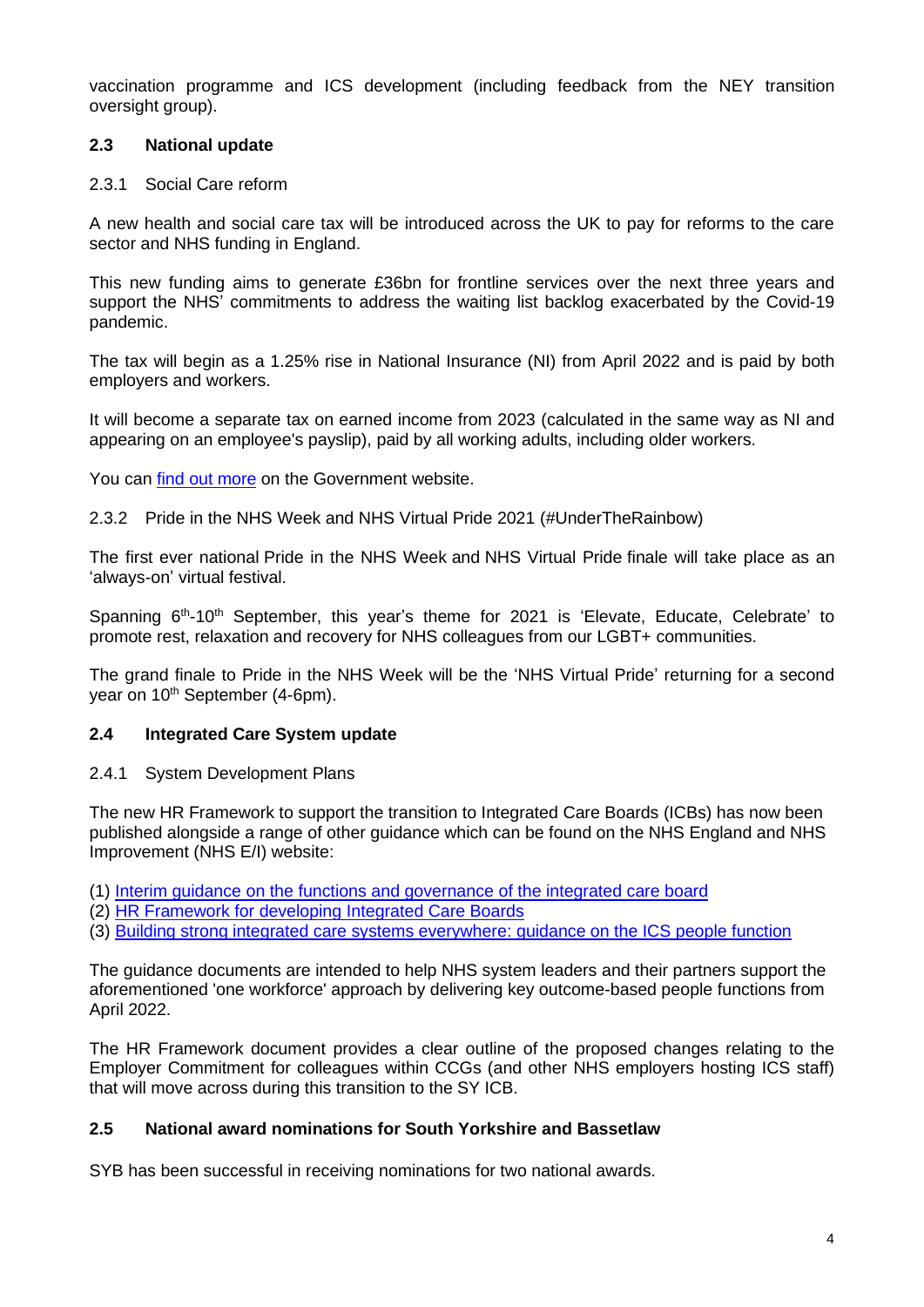A number of services were shortlisted for the 2021 [Health Service Journal \(HSJ\) Awards](https://sybics.co.uk/news/latest/local-health-and-care-services-shortlisted-national-awards?newsID=) with special recognition for the SYB ICS in the category of '*Integrated Care System of the Year'* based on our work in the transformation of the hyper acute stroke unit (HASU) pathway which has been firmly established by our [Integrated Stroke Delivery Network.](https://sybics.co.uk/stroke)

The following teams/services were also shortlisted:

- Primary Care Innovation of the Year: The South Yorkshire and Bassetlaw ICS Cancer Alliance: Nudge the Odds - Adopting behavioural science to increase early diagnosis of cancer
- Provider Collaboration of the Year: Sheffield Clinical Commissioning Group, Primary Care Sheffield, Sheffield Health and Social Care NHS Foundation Trust, Sheffield Mind, Sheffield City Council and Sheffield Primary Care Networks, Sheffield Mental Health Collaboration (Primary & Community Mental Health Transformation Programme)
- Environmental Sustainability Award: Sheffield Children's NHS Foundation Trust
- Primary Care Networks, GP or Community Provider of the Year: Barnsley Healthcare Federation, Covid-19 Response - Blue Clinic, Out of Hours, Extended Hours and PCN Vaccination Programme
- Digitising Patient Services Award: The Rotherham NHS Foundation Trust, Expanding Speech Therapy Services through synchronous and asynchronous digital care using Microsoft Teams
- Services and Information Award: Barnsley Hospital NHS Foundation Trust, Oxygen supply management during Covid-19 pandemic

SYB was also successful in the nomination process for this year's Nursing Times Workforce [Summit and Awards](https://server.smartmailer.tractivity.co.uk/link.aspx?q=phQ/y+HcHd4tBjvC9pXC2hKXGd9WTkqlgEIYb00bTheqiaaL7Mf9XWLhBFUP482exO9jmeWh3RbvpGcep+mBFU/Uf3GLb4c+AaGMQil6hQFzwRcETbstzDnE91yoWPoXIrTAhIrSB6020Wu4Kkk5uUaTcW03TazS9IU3maIIAoELx4im6rpE3NCMInQz7mICugO7q0+UdeLmzoi62tJYn37mMozs2n5kVdf/+dLcXx12RTF0QEuNzcJr2amH+g29hLvRUUqHE/impu70/iV/me8rp6I7itNhA5pP3qqrKXhTU+a4gEDw3/5aURAur0oCbkSH9cAsQ2tfEvLJFSsVD6Tigyu/s6lZ8GlSjEsf1Gbl8HiGwI4m3BDfFwxWODlvep6d89uU103l3yFde9Dgroc960w0FybMdQ20vcACPjggAK2gOnbndVcFeN7LkPInPcvDAjsGexnV2VgsKm3sveA+A3Ovi4K0PZoOVZ1nlfcP5zGKxv8DYC/pB/iNbO9nnVbQrx5hDeFRRy1u+W/1WGIrQdMqBVYFLdLOBJZIBJ0yhZv+1fUzJys8KteWV3qlDzU9XLlOn5vgRaIHQzl8zmGJGpkWpsq2XucfCtVoo8aRmyXo02vadMFqh3ZitRykj65hhttLS8wxmvZiX8IssEQ4+LoaxaUirP7R7l+s69sI0GgbaQ3d6wsNejX8vNmh4R6lyphgeEkD8rHXIp18xrZuvaht7pvgluIvkAvRo5jmkC4GZThdjeX8poHJbDk7ttbzDaHYbUHt57awNT/prA==) (2021).

In the category of '*Preceptorship of the Year - Under 1,500 Nursing Staff'*, SYB's Primary Care Workforce and Training Hub have been recognised for their work towards the primary care nurse pipeline project (nurse vocational training scheme).

NHS Professionals, International recruitment for South Yorkshire and Bassetlaw ICS also made the shortlist for the '*Best International Recruitment Experience'* category.

## **2.6 A new digital accelerator programme by Yorkshire & Humber AHSN**

The [Propel@YH](https://server.smartmailer.tractivity.co.uk/link.aspx?q=phQ/y+HcHd4tBjvC9pXC2iBeWNr3UScN+VGic9acQnges71IITj7E71eoqt5HqA1/+V1RuZukg+TkYrcwLlt4TPVq2B/Bb00NButRtPFGAO4+V+QlPnDxQScUpkeQJXNG7ARs62JgH409ZfBLLPUKlQ2LvOl3e2m8MnoUpuO2v3XAYKfacN+WxKLjksg+ERO1R1DL+F1xNGPBMJ+GtkMnQ1LHkY3X+E3tKUOZjSllA1Ue+XpuKb0mhXvIjdOFpSIMKWqaqSDzDAlhQJebPIc8f0BGexrj0ub4L0Z+OCzhGrKOfpW0GOp97sdDxY9Hfihl/a7H1GIqRR0h4R6z563kb3X/ojVk5LyNwtzttGnKnyz936JRen0yihegM7kGg1UyrvAeEI+FtA3RFefpQ1w69pwH4bpCHyY5dDGgP6uRXT92tUhFSLxhIy3Gq/3fKk/06sG6ln4RSMuy8Y+383zcimvrV9PvpAvjjkgU4+7iHK2C9+4eWN1fs2nqXVQX1vSWp2O83mbIn2DBWGwGqSLISS9coPSa0NeDDvKCTokCezAtEc/OcJVPZyNd16tvHIwFxUWzIRdeMvqFAJ9+xIfushte0g8h2Nmu9RVsnsuypIo6xi5A/ah8D6NHBolxJPWO55PX0Yvzs6Ctg7FqxO0BKcE7SxfRfy+DBFmBGNFpIwoC9zszuHDvhUUzJj5tuKRdlX7FSLnhSQtmd0DOSs3TXPM/wPiHYs5VoZJehIwAD5ZoG9pq7XosRz/rYNhinX4hbk/HrOx86JLpRYPixXrZA==) scheme led by the [Yorkshire & Humber Academic Health Science Network](https://server.smartmailer.tractivity.co.uk/link.aspx?q=phQ/y+HcHd4tBjvC9pXC2iBeWNr3UScN+VGic9acQnges71IITj7E71eoqt5HqA1/+V1RuZukg+TkYrcwLlt4TPVq2B/Bb00NButRtPFGAO4+V+QlPnDxQScUpkeQJXNG7ARs62JgH409ZfBLLPUKlQ2LvOl3e2m8MnoUpuO2v3XAYKfacN+WxKLjksg+ERO1R1DL+F1xNGPBMJ+GtkMnQ1LHkY3X+E3tKUOZjSllA1Ue+XpuKb0mhXvIjdOFpSIMKWqaqSDzDAlhQJebPIc8f0BGexrj0ub4L0Z+OCzhGrKOfpW0GOp97sdDxY9Hfihl/a7H1GIqRR0h4R6z563kb3X/ojVk5LyNwtzttGnKnyz936JRen0yihegM7kGg1UyrvAeEI+FtA3RFefpQ1w69pwH4bpCHyY5dDGgP6uRXT92tUhFSLxhIy3Gq/3fKk/06sG6ln4RSMuy8Y+383zcimvrV9PvpAvjjkgU4+7iHLx0IlgDdMAetn3KKWrWaMAqwQC6wodgsfVlygJqxNd3+uAWMbmuxfccvg3PnPntlaQfB7AobPe4CKYYR7HwTsNfsDpRlDZUqkawv+SmcoYr3k+132KQSG1Q+1mjimnIi5G9lBHAQwydHPdmESO0U1nB9UqBx9L3NEiTXjHQZPCHtseavOKJmCYrL0ipsNlCtOXzYu81NfvGWDvzKAOSrMeknfjHaRPHZ2biGgomn016qItwaW8NKE+HAaoxWf+JsovemH+VVU6NoU0l6K5Pg5WaICrg2+Z/wl6veoBeubGPw==)  [\(AHSN\)](https://server.smartmailer.tractivity.co.uk/link.aspx?q=phQ/y+HcHd4tBjvC9pXC2iBeWNr3UScN+VGic9acQnges71IITj7E71eoqt5HqA1/+V1RuZukg+TkYrcwLlt4TPVq2B/Bb00NButRtPFGAO4+V+QlPnDxQScUpkeQJXNG7ARs62JgH409ZfBLLPUKlQ2LvOl3e2m8MnoUpuO2v3XAYKfacN+WxKLjksg+ERO1R1DL+F1xNGPBMJ+GtkMnQ1LHkY3X+E3tKUOZjSllA1Ue+XpuKb0mhXvIjdOFpSIMKWqaqSDzDAlhQJebPIc8f0BGexrj0ub4L0Z+OCzhGrKOfpW0GOp97sdDxY9Hfihl/a7H1GIqRR0h4R6z563kb3X/ojVk5LyNwtzttGnKnyz936JRen0yihegM7kGg1UyrvAeEI+FtA3RFefpQ1w69pwH4bpCHyY5dDGgP6uRXT92tUhFSLxhIy3Gq/3fKk/06sG6ln4RSMuy8Y+383zcimvrV9PvpAvjjkgU4+7iHLx0IlgDdMAetn3KKWrWaMAqwQC6wodgsfVlygJqxNd3+uAWMbmuxfccvg3PnPntlaQfB7AobPe4CKYYR7HwTsNfsDpRlDZUqkawv+SmcoYr3k+132KQSG1Q+1mjimnIi5G9lBHAQwydHPdmESO0U1nB9UqBx9L3NEiTXjHQZPCHtseavOKJmCYrL0ipsNlCtOXzYu81NfvGWDvzKAOSrMeknfjHaRPHZ2biGgomn016qItwaW8NKE+HAaoxWf+JsovemH+VVU6NoU0l6K5Pg5WaICrg2+Z/wl6veoBeubGPw==) aims to find digital health solutions to strengthen our system priorities in the areas of reducing health inequalities, supporting our workforce and enabling patients to manage their longterm conditions.

With access to a six-month structured course of support and advice from experts in the field, this unique accelerator programme connects researchers, academia, local businesses and digital innovators to work together to implement new ideas to support [SYB's five-year transformation](https://server.smartmailer.tractivity.co.uk/link.aspx?q=phQ/y+HcHd4tBjvC9pXC2iBeWNr3UScN+VGic9acQnges71IITj7E71eoqt5HqA1/+V1RuZukg+TkYrcwLlt4TPVq2B/Bb00NButRtPFGAO4+V+QlPnDxQScUpkeQJXNG7ARs62JgH409ZfBLLPUKlQ2LvOl3e2m8MnoUpuO2v3XAYKfacN+WxKLjksg+ERO1R1DL+F1xNGPBMJ+GtkMnQ1LHkY3X+E3tKUOZjSllA1Ue+XpuKb0mhXvIjdOFpSIMKWqaqSDzDAlhQJebPIc8f0BGexrj0ub4L0Z+OCzhGrKOfpW0GOp97sdDxY9Hfihl/a7H1GIqRR0h4R6z563kb3X/ojVk5LyNwtzttGnKnyz936JRen0yihegM7kGg1UyrvAeEI+FtA3RFefpQ1w69pwH4bpCHyY5dDGgP6uRXT92tUhFSLxhIy3Gq/3fKk/06sG6ln4RSMuy8Y+383zcimvrV9PvpAvjjkgU4+7iHLC4wvaDq1hXMP3T0PdvJ1S6IlCCxEwxnl4wY3s9unSSW8oUzpQY1Ul8RjqYMXeV+EXYM4mCbMMulTLmvj094NsqgnB0g0sxce60PeafHS5ETm+IFwgrdEU4fvAldl1drnJxcc8oJfy8EtnEzky96bZ1gKn6kmz7haldPT8mUrk/b54fUoiO+UHykJxkNEVN2J4W52pzTzsvKR7X1UNnwOHyb7zWEDZpw+j0FxAc6KjMHaUkIq+egSOJvLrgM5srWDqpJfXFzZbsr6SNF6IxleShZFA5yIuAMApKPkhGqEEQQ==)  [plans](https://server.smartmailer.tractivity.co.uk/link.aspx?q=phQ/y+HcHd4tBjvC9pXC2iBeWNr3UScN+VGic9acQnges71IITj7E71eoqt5HqA1/+V1RuZukg+TkYrcwLlt4TPVq2B/Bb00NButRtPFGAO4+V+QlPnDxQScUpkeQJXNG7ARs62JgH409ZfBLLPUKlQ2LvOl3e2m8MnoUpuO2v3XAYKfacN+WxKLjksg+ERO1R1DL+F1xNGPBMJ+GtkMnQ1LHkY3X+E3tKUOZjSllA1Ue+XpuKb0mhXvIjdOFpSIMKWqaqSDzDAlhQJebPIc8f0BGexrj0ub4L0Z+OCzhGrKOfpW0GOp97sdDxY9Hfihl/a7H1GIqRR0h4R6z563kb3X/ojVk5LyNwtzttGnKnyz936JRen0yihegM7kGg1UyrvAeEI+FtA3RFefpQ1w69pwH4bpCHyY5dDGgP6uRXT92tUhFSLxhIy3Gq/3fKk/06sG6ln4RSMuy8Y+383zcimvrV9PvpAvjjkgU4+7iHLC4wvaDq1hXMP3T0PdvJ1S6IlCCxEwxnl4wY3s9unSSW8oUzpQY1Ul8RjqYMXeV+EXYM4mCbMMulTLmvj094NsqgnB0g0sxce60PeafHS5ETm+IFwgrdEU4fvAldl1drnJxcc8oJfy8EtnEzky96bZ1gKn6kmz7haldPT8mUrk/b54fUoiO+UHykJxkNEVN2J4W52pzTzsvKR7X1UNnwOHyb7zWEDZpw+j0FxAc6KjMHaUkIq+egSOJvLrgM5srWDqpJfXFzZbsr6SNF6IxleShZFA5yIuAMApKPkhGqEEQQ==) (2019 - 2024). Applications close on 1st October 2021 [\(see brochure\)](https://server.smartmailer.tractivity.co.uk/link.aspx?q=phQ/y+HcHd4tBjvC9pXC2iBeWNr3UScN+VGic9acQnges71IITj7E71eoqt5HqA1/+V1RuZukg+TkYrcwLlt4TPVq2B/Bb00NButRtPFGAO4+V+QlPnDxQScUpkeQJXNG7ARs62JgH409ZfBLLPUKlQ2LvOl3e2m8MnoUpuO2v3XAYKfacN+WxKLjksg+ERO1R1DL+F1xNGPBMJ+GtkMnQ1LHkY3X+E3tKUOZjSllA1Ue+XpuKb0mhXvIjdOFpSIMKWqaqSDzDAlhQJebPIc8f0BGexrj0ub4L0Z+OCzhGrKOfpW0GOp97sdDxY9Hfihl/a7H1GIqRR0h4R6z563kb3X/ojVk5LyNwtzttGnKnyz936JRen0yihegM7kGg1UyrvAeEI+FtA3RFefpQ1w69pwH4bpCHyY5dDGgP6uRXT92tUhFSLxhIy3Gq/3fKk/06sG6ln4RSMuy8Y+383zcimvrV9PvpAvjjkgU4+7iHI+1/WCzPQLjRy4AveunbNXxY6XvUwPEi0HG4DgGxthLOCOwhPmAcUylrBWUivQZZAAY3j1IH+0UT2zYIIPY/1gSyrFMZj7ixaVCZgrqZBqUgQB61f702oW1eoNrk5EpgEqk9ESLMF6btCWqqP9IkbT+1bzLCpuRa5PxCndXX6/Cb5YEvrduk5TLY4YBNUYnOjfN20UyO1lVI1YaobdAXj4o4U9JEi3/r6+zYRRurelHGgftz1NPlreBb8opRev8Eu0OFaDSvo6VsmhRwOX5paxUsokGIuuXdb2jc07FmHYSw==).

# **2.7 Media interest for SYB's green social prescribing schemes**

Our [green social prescribing](https://www.wired.co.uk/article/social-prescribing) initiatives were featured in WIRED magazine as an exemplary case study thanks to a direct approach to the SYB ICS from one of their journalists.

The article also includes patient perspectives and one of our GPs, Dr Ollie Hart (Clinical Director at Heeley Plus Primary Care Network and GP at Sloan Medical Centre, Sheffield).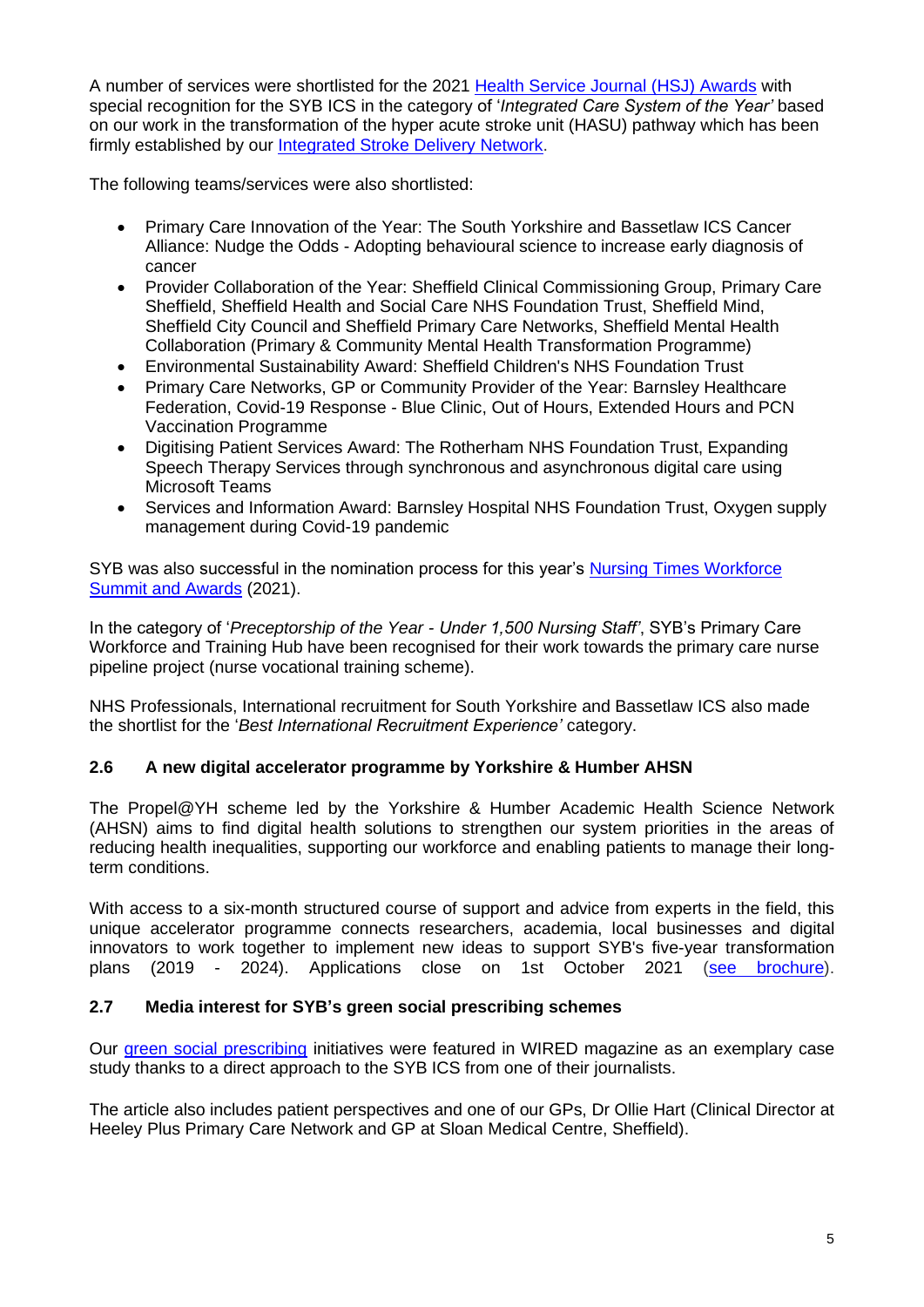In addition, BBC Radio Sheffield also hosted a live phone interview (8<sup>th</sup> September) with two project officers from the Sheffield and Rotherham Wildlife Trust to learn about our pre-work developments, the benefits of these social inclusion programmes to reduce non-medical interventions and an insight into a local walk – including an interview with a group participant.

Thank you to Karen Smith (Prevention Programme Manager at SYB ICS) for coordinating this and to Jenny King and Kieran Boden from the Wildlife Trust.

## **2.8 Better Health Sheff campaign helps smokers quit**

Sheffield City Council has launched the 'Better Health Sheff' campaign to help raise awareness of the importance of quitting smoking, eating well and moving more.

The campaign is particularly focused on Black, Asian and Ethnic Minority communities aged over 40 who are likely to be at increased risk of Covid-19 due to poorer diet, lack of exercise and higher smoking rates. The campaign is inclusive and has been developed locally with the support of the BAME PH inequalities group.

This campaign aligns closely with SYB's recently launched QUIT programme, which provides patients (and those recently discharged) with specialist support from the relevant Trusts' own smoking cessation team, alongside as-needed clinical interventions such as nicotine replacement therapy.

Further [information](visit%20www.sheffield.gov.uk/betterhealth) is available on the Sheffield Council website.

# **2.9 Developments for SYB's Health and Wellbeing 'emotional resilience' Hub**

There have been further additions to raise the internal profile of staff support services which includes Vivup, the 24/7 helpline providing a potential gateway for staff counselling. SYB's wellbeing support also includes wellbeing webinars and self-help resources (videos/podcasts).

Developments include:

- A [new wrap-around website](https://sybics.co.uk/workforce-wellbeing)
- 90-second promotional video filmed across multiple locations within SYB
	- $\circ$  Alternate formats include a [British Sign Language version of the video](https://youtu.be/qLsQ9l1S8wQ) and four additional non-English languages)
- A webinar 'launch' event with over 135 guests with talks by Professor Michael West, CBE (The King's Fund), Tracey Paxton (Vivup) and Dean Royles.You can now also [watch a](https://youtu.be/mOJBR_c1xRw) [recording of the event](https://youtu.be/mOJBR_c1xRw)

# **2.10 RDaSH Bee Gardens featured on BBC Radio 2**

BBC Radio 2 broadcast their entire breakfast show (20<sup>th</sup> August) from the Doncaster site of Rotherham Doncaster and South Humber NHS Foundation Trust (RDaSH). The new Walled Garden and The Bee Garden, unveiled by Radio 2 DJ Zoe Ball and a host of other celebrities, is situated outside their new Children's and Young People's Mental Health unit. The interview also included a short interview with RDaSH's Christina Harrison (Children's Care Group Director) and a patient.

RDaSH were chosen to host the garden after a national children's competition to design it. The design was taken by Gardner's World presenter Adam Frost and turned into reality.

You can [watch a](https://youtu.be/mt51mqx4Vgk) video to see how the garden was transformed.